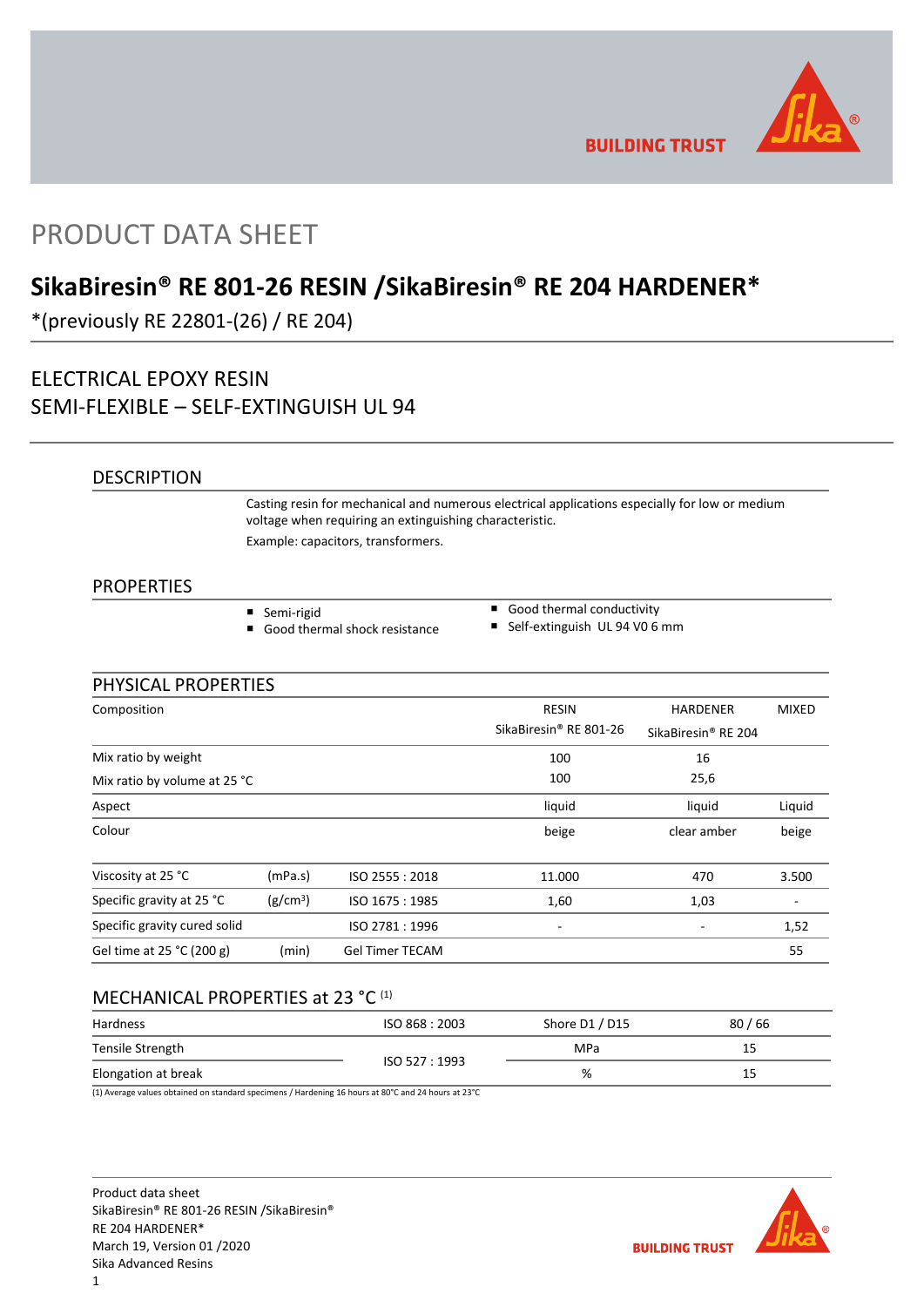## THERMAL AND SPECIFIC PROPERTIES (1)

| Working temperature                                                                                |                          | °C                        | $-50$ to $+120$   |
|----------------------------------------------------------------------------------------------------|--------------------------|---------------------------|-------------------|
| Maximun working temperature                                                                        | $\overline{\phantom{0}}$ | °C                        | $+130$            |
| Thermal conductivity                                                                               | EN 993-15                | W/m.K                     | 0,60              |
| Glass transition temperature (Tg)                                                                  | ISO 11359 : 1999         | °C                        | 40                |
| Coefficient of thermal expansion (CTE)<br>$[-40 \text{ to } +0]$ °C<br>$[-60 \text{ to } +100]$ °C | ISO 11359: 1999          | $10^{-6}$ K <sup>-1</sup> | 60<br>160         |
| Auto-extinguishing                                                                                 | UL94: 1979               | 6 mm                      | VO <sup>(3)</sup> |
| Water absorption (23°C - 24 Hours)                                                                 | ISO 62:1999              | %                         | 0,14              |
| Directive 2015/863/EU (ROHS) (2)                                                                   |                          |                           | Conform           |

(1) Average values obtained on standard specimens / Hardening 16 hours at 80°C and 24 hours at 23°C.

(2) European directive on the restriction of the use of certain hazardous substances electrical and electronic equipment.

(3) File E113398

## DIELECTRIC AND INSULATING PROPERTIES at 23°C **(1)**

| Dielectric strength (50 Hz - 1 mm)       | CEI 60243-1 E2: 1998 | kV/mm | 25   |
|------------------------------------------|----------------------|-------|------|
| Dielectric constant $\epsilon$ (100 Hz)  | CEI 60250 : 1969     | -     | 5,5  |
| Dissipation factor tan $\delta$ (100 Hz) | CEI 60250 : 1969     |       | 0.09 |

(1) Average values obtained on standard specimens / Hardening 16 hours at 80°C and 24 hours at 23°C

## PROCESSING

- Settling may be observed on the RESIN. In that case, it is necessary to mix the RESIN part until both colour and aspect become homogeneous. This is not harmful for the product quality.
- Both parts (RESIN and HARDENER) have to be mixed at a temperature higher than 18°C according to the mix ratio indicated on the technical data sheet. Before casting check that parts or moulds are free of any trace of moisture.

## HANDLING PRECAUTIONS

Normal health and safety precautions should be observed when handling these products :

- **Ensure good ventilation.**
- Wear gloves, glasses and protective clothes.

For further information, please consult the Safety Data Sheets.

## STORAGE CONDITIONS

Shelf life is 12 months for the RESIN and 6 months for HARDENER in a dry place and in their original unopened containers at a temperature between 15 to 25°C. Any open can must be tightly closed under dry inert gas (dry air, nitrogen, etc…).

### PACKAGING

Packaging information on request, please contact your local sales representative or find your local contact on www.sikaadvancedresins.com

### FURTHER INFORMATION

The information herein is offered for general guidance only. Advice on specific applications is available on request from the Technical Department of Sika Advanced Resins. Copies of the following publications are available on request: Safety Data Sheets.

Product data sheet SikaBiresin® RE 801-26 RESIN /SikaBiresin® RE 204 HARDENER\* March 19, Version 01 /2020 Sika Advanced Resins